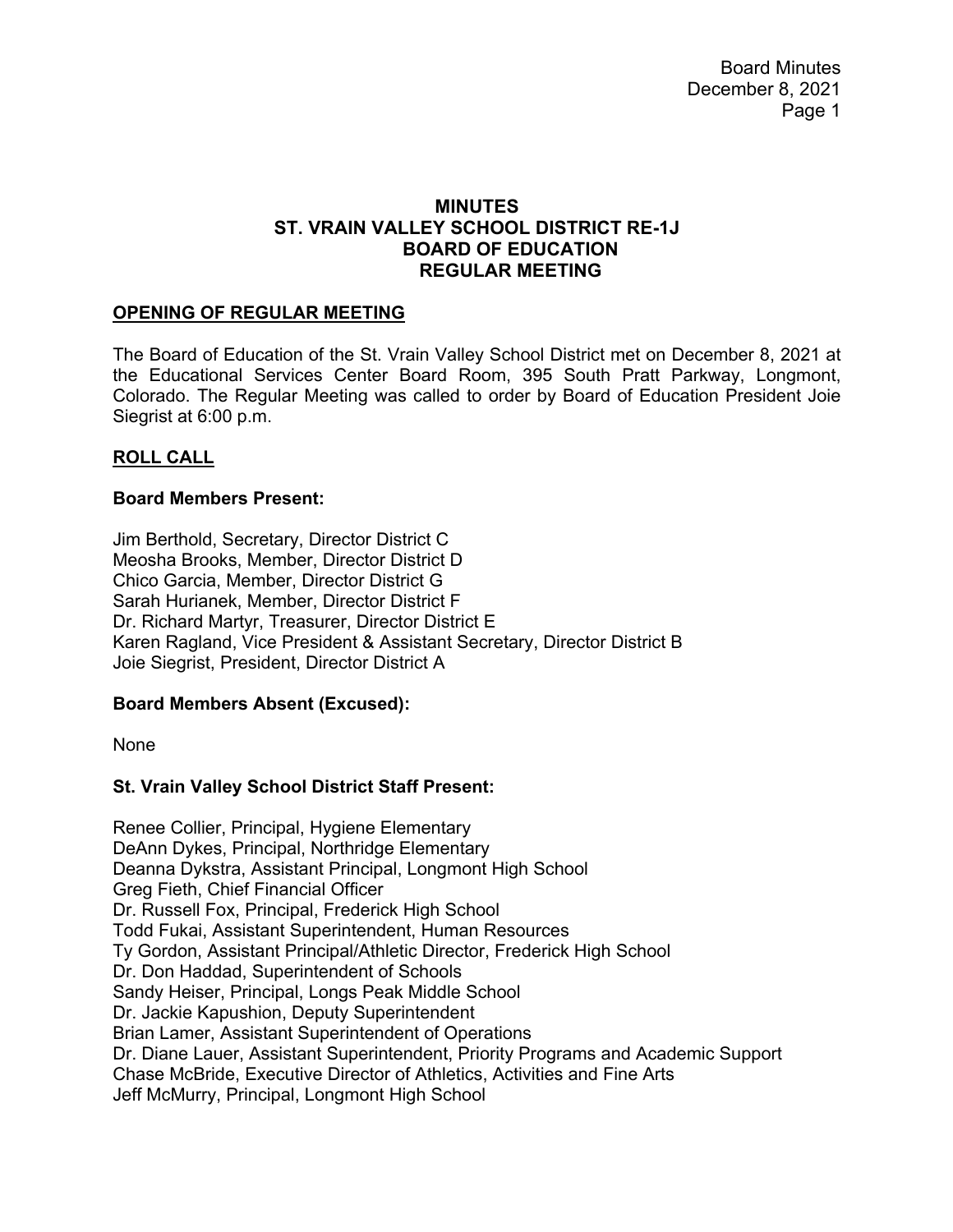Board Minutes December 8, 2021 Page 2

Lori Peeples, Principal, Sanborn Elementary Dr. Dina Perfetti-Deany, Area Assistant Superintendent Jennifer Piccone, Principal, Mountain View Elementary Kristopher Schuh, Area Assistant Superintendent Brandon Shaffer, Executive Director of Governmental & Legal Affairs Mark Spencer, Principal, Westview Middle School LuAnn Tallman, Principal Central Elementary Scott Toillion, Director of Planning Tony Whiteley, Executive Director, Budget and Finance

### **AMENDMENTS TO THE AGENDA (2.0)**

None

### **VISITORS (3.0)**

Steve Villarreal, President, St. Vrain Valley Education Association – did not address the Board. Brion Stapp, Clint Stapp, Tim O'Neill and Tom DeBie Nicholas Marusiak, Grayson Hubbell, Alondra Uvina - Students

### **Superintendent's Excellence in Education Awards (3.1)**

Dr. Haddad introduced Brion Stapp and Clint Stapp from Stapp Toyota and honored them with a Superintendent's Excellence in Education Award for their continued commitment and support of staff, students and our surrounding communities within St. Vrain Valley Schools.

## **AUDIENCE PARTICIPATION (4.0)**

Anne Greene, Lorena Garcia, Monica Pulido, Karla Cardoza and Kimberly Mowat were members of the public that spoke to the Board.

### **SUPERINTENDENT UPDATE (5.0)**

Superintendent Don Haddad reported his advisory role on the CHSAA Budget Advisory Committee, and congratulated Michelle Bourgeois, Chief Information Officer, who received the 2021 Infotech CIO award for visionary leader. He also provided an update on the District's Nutrition Services program and COVID-19.

### **REPORTS (6.0)**

### **Longmont High School Student Advisory Council Feeder Report (6.1)**

Kristopher Schuh introduced the Longmont High School feeder Principals Jeff McMurry, Sandy Heiser, Mark Spencer, LuAnn Tallman, Renee Collier, Jennifer Piccone, DeAnn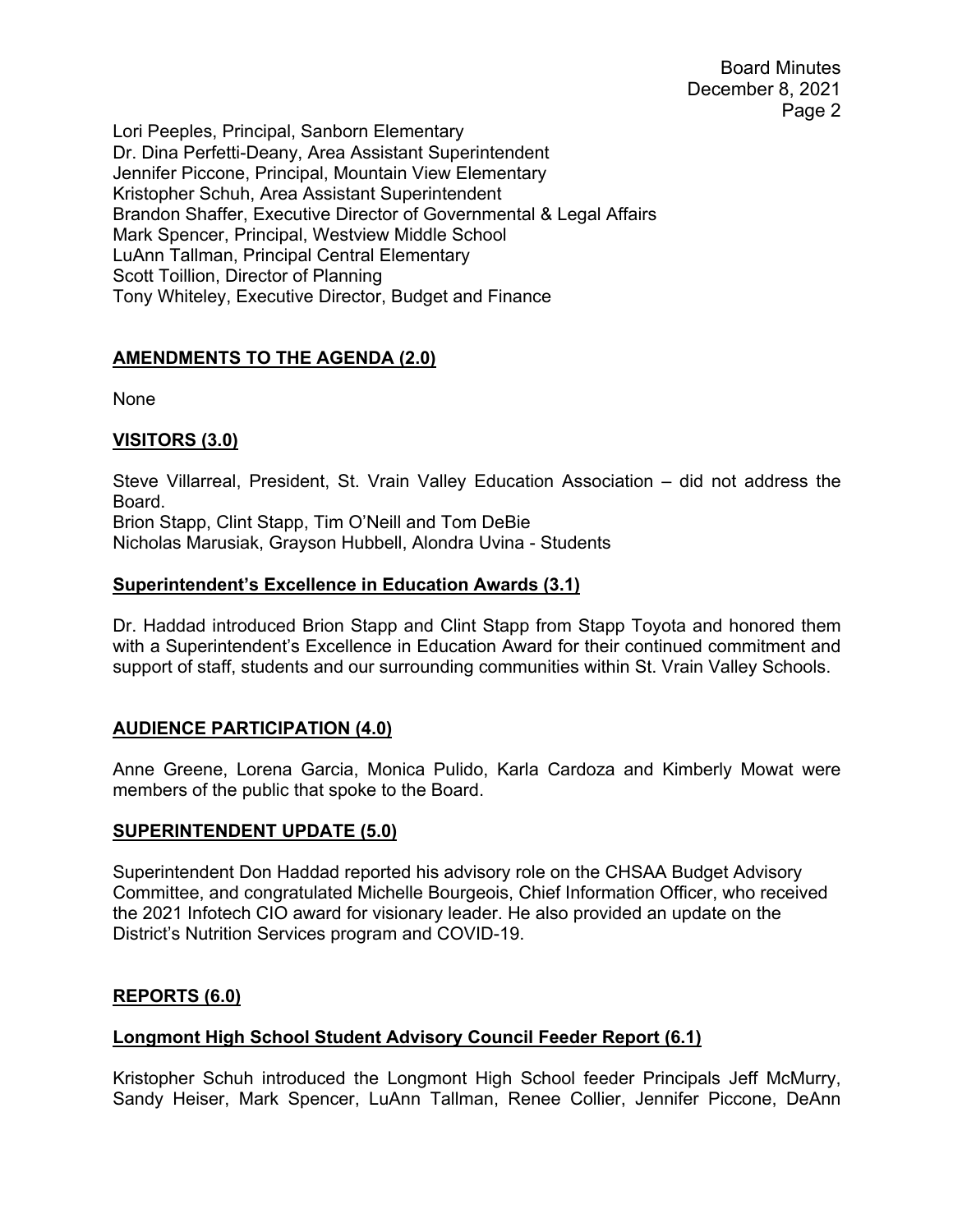## **Annual School Enrollment Report (6.2)**

Scott Toillion reported that in October 2021, the St. Vrain Valley School District made a strong recovery in enrollment coming out of the pandemic year. Enrollment rose from 30,630 in 2020/21 to 31,516 in 2021/22, an increase of 886 students in grades K-12<sup>th</sup> with a growth rate of 2.9%. This growth includes +350 at the neighborhood schools, +502 in the alternative schools (primarily because LaunchEd is being counted as its own stand-alone alternative school in 2021) and +34 in the charter schools.

The overall official count reported to the Colorado Department of Education, including all preschool students and other district programs is 32,560 with a Full Time Equivalent Student Enrollment of 31,516.

# **October Count Report (6.3)**

Tony Whiteley reported the finalized October 2021 count results. The Funded Pupil Count for the 2021/22 school year is 31,069.20, a 873.46 increase compared to last year's calculated count; and a 332.5 increase compared to last year's averaged count.

The District finalized the FY22 October count and disseminated pertinent information during the Board meeting.

The Per Pupil Funding from the State of Colorado is \$8,742.14 for the 2021-22 school year.

The Finance Department would like to recognize the exceptional work and additional time and effort put forth by Amber Muir and her staff during the ongoing public health pandemic.

Tony Whiteley, Executive Director of Budget and Finance, presented the report and was available for questions.

## **1st Quarter Financials FY22 (6.4)**

Greg Fieth presented the September 2021 Quarterly Financial Report.

Colorado Revised Statute (C.R.S.) 22-45-102(1)(b)(I-IV) requires the Board of Education to review the financial condition of the school district at least quarterly during the year. In addition to first and second quarter reports, the District has elected to present monthly financial statements during the remainder of the year.

At the study session prior to this Board meeting, information related to the financial statements for the quarter ending September 30, 2021 was provided to the Board in compliance with all aspects of C.R.S.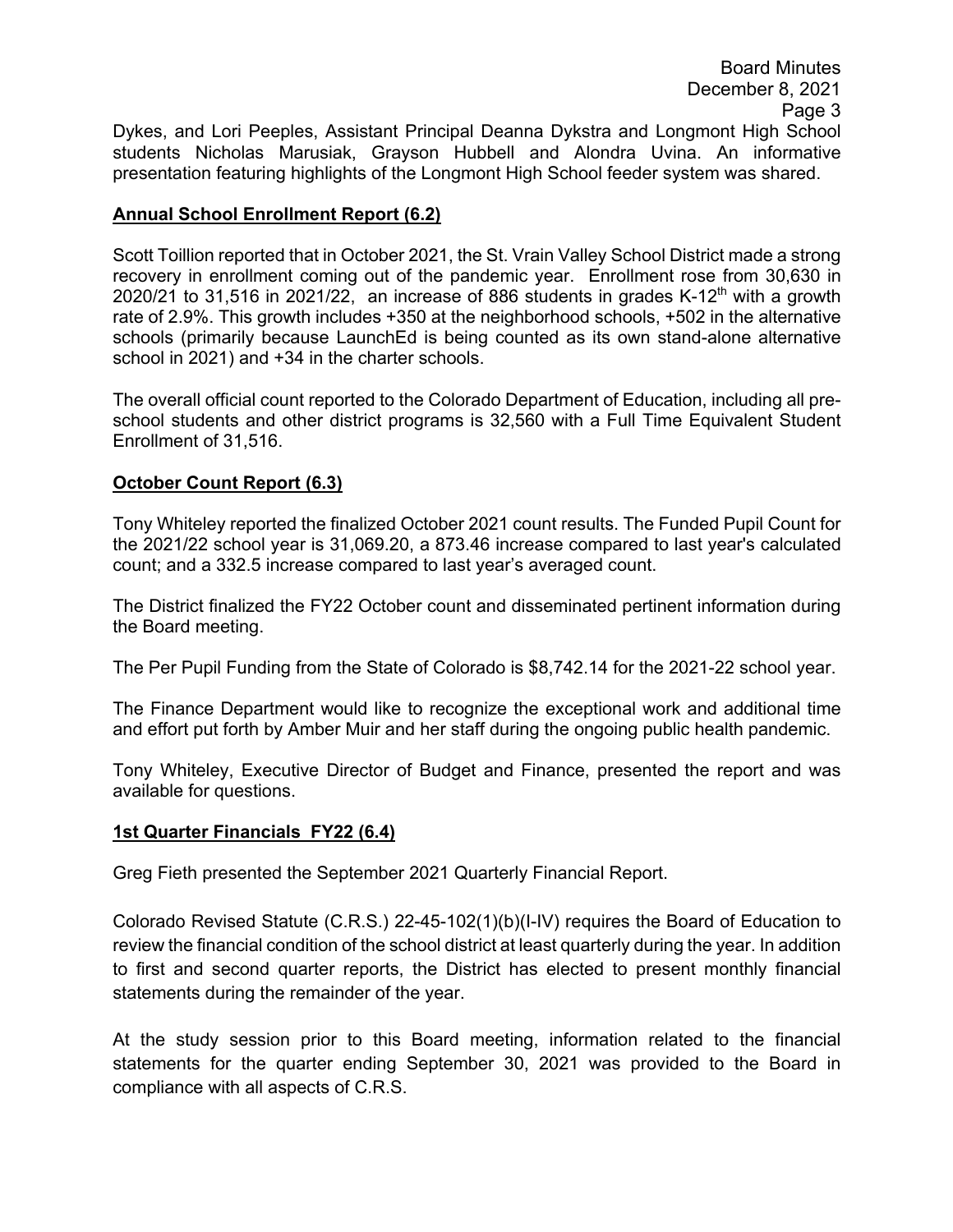#### **CONSENT ITEMS (7.0)**

Jim Berthold moved to approve Consent Agenda Items 7.1 through 7.12. Karen Ragland seconded.

- 1. Approval: Approval of Staff Terminations/Leaves
- 2. Approval: Approval of Staff Appointments
- 3. Approval: Approval of Minutes for the November 10, 2021 Regular Meeting
- 4. Approval: Approval of 2020-2021 Scholarship Recipients
- 5. Approval: Approval of Recommendation to Hire General Counsel
- 6. Approval: Approval of Purchase of Creative Curriculum Cloud with ReadyRosie Digital Subscription
- 7. Approval: Approval of Joint Use Agreement with the Town of Lyons
- 8. Approval: Approval of Amendment (GMP) to CMGC (JHL) for Skyline High School Football Field Turf Conversion Project
- 9. Approval: Approval of Amendment (GMP) to CMGC (JHL) for Niwot High School Football Field Turf Conversion Project
- 10. Approval: Approval of Contract Award for Architect Innovation Center Expansion Design - AMD
- 11. Approval: Approval of Amendment (GMP) Central Elementary Bond Project Contract - GH Phipps
- 12. Approval: Approval of Waterline Easement at Silver Creek High School

The motion carried by unanimous roll call vote: [Jim Berthold, yes; Meosha Brooks, yes; Chico Garcia, yes; Sarah Hurianek, yes; Dr. Richard Martyr, yes; Karen Ragland, yes; Joie Siegrist, yes].

### **Extended Meeting**

At 8:02 p.m. Karen Ragland moved to extend the Board Meeting by 15 minutes to 8:15 p.m. Chico Garcia seconded.

The motion carried by unanimous roll call vote: [Jim Berthold, yes; Meosha Brooks, yes; Chico Garcia, yes; Sarah Hurianek, yes; Dr. Richard Martyr, yes; Karen Ragland, yes; Joie Siegrist, yes].

At 8:15 p.m. Jim Berthold moved to extend the Board Meeting an additional 15 minutes to 8:30 p.m.. Sarah Hurianek seconded.

The motion carried by unanimous roll call vote: [Jim Berthold, yes; Meosha Brooks, yes; Chico Garcia, yes; Sarah Hurianek, yes; Dr. Richard Martyr, yes; Karen Ragland, yes; Joie Siegrist, yes].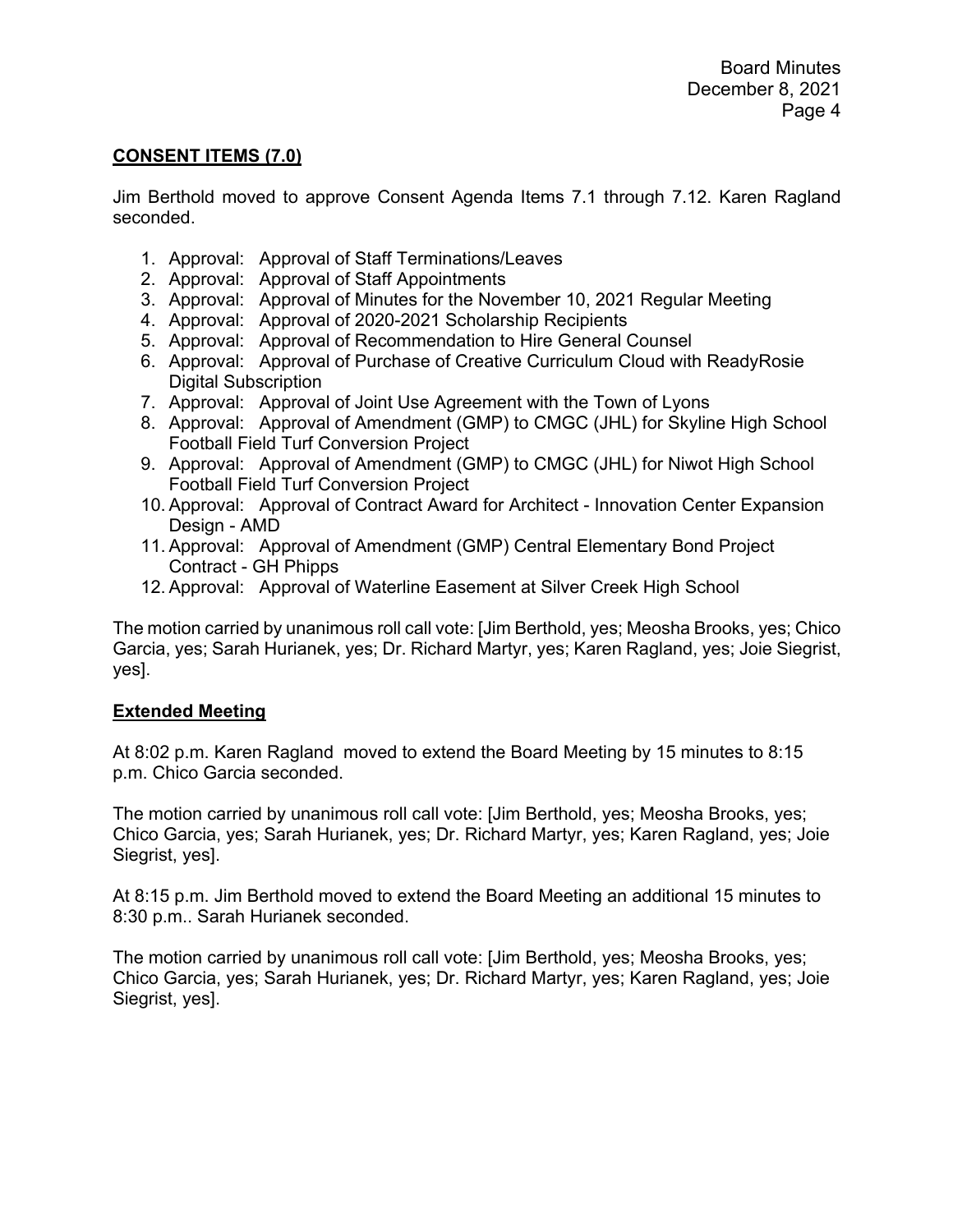### **ACTION ITEMS (8.0)**

### **Approval of Appointment of Finance and Audit Committee Member (8.1)**

Dr. Richard Martyr moved that the Board of Education appoint Tom Debie, Accounting Director at the University of Colorado, as a member of the Finance and Audit Committee. Karen Ragland seconded.

The Board of Education established the Finance and Audit Committee through Board Regulation DIE-R, Finance and Audit Committee Charter of the St. Vrain Valley School District RE-1J Board of Education dated May 14, 2003. That regulation tasked the Committee to:

- Review financial information provided by the District.
- Review the District's financial systems and associated internal controls.
- Review the District's auditing, accounting and financial reporting processes.

The primary function of the Finance and Audit Committee is to assist the Board in fulfilling its financial oversight responsibilities. Committee members must be critically aware of their responsibilities; they must also completely understand them. The Committee shall meet at least annually with the Board, the Superintendent, the Chief Financial Officer, the Financial Services Department, the Internal Auditor, and the Auditor to discuss any matters that any of these parties or the Committee believe should be discussed.

Greg Fieth, Chief Financial Officer, was available to answer any questions.

The motion carried by unanimous roll call vote: [Jim Berthold, yes; Meosha Brooks, yes; Chico Garcia, yes; Sarah Hurianek, yes; Dr. Richard Martyr, yes; Karen Ragland, yes; Joie Siegrist, yes].

### **Approval to Accept Certification of Existing Mill Levies (8.2)**

Jim Berthold moved that the Board of Education accept the 2021 mill levies to the Counties of Boulder, Weld, Larimer and the City and County of Broomfield as presented, and further authorize the appropriate Board member to sign the Certification documents. Meosha Brooks seconded.

Colorado Statute requires school districts to annually certify mill levies for the above-named funds to the respective county commissioners by December 15th of each year. This action will satisfy this requirement.

Per HB21-1164, the District must begin eliminating its Total Program Mill Levy credit of 2.005 by 1.000 mill per year until the current Total Program Mill Levy of 24.995 reaches 27.000.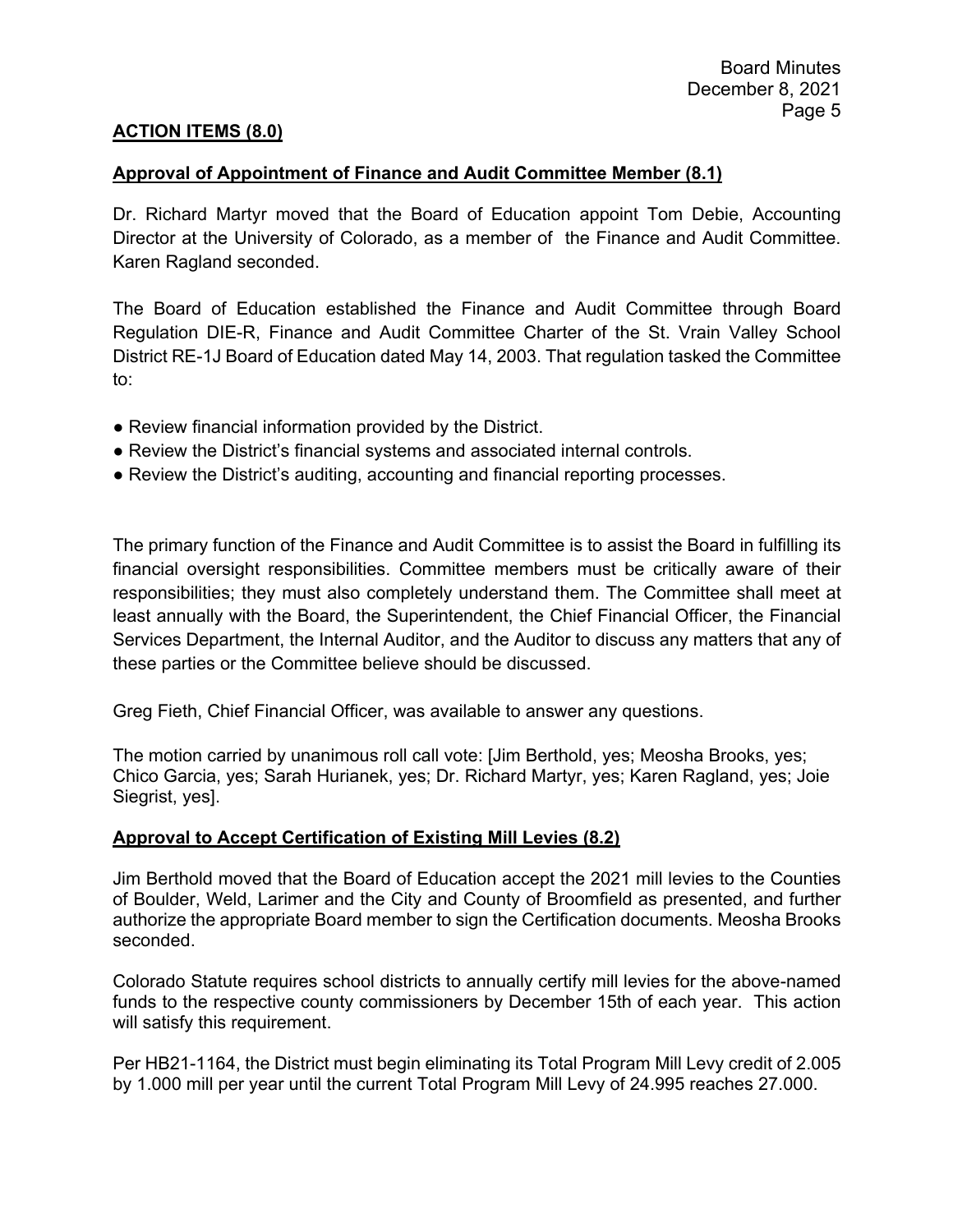# **Approval of Second Reading and Adoption of Board Policy BG - School Board Policy Process (8.3)**

Karen Ragland moved that the Board of Education approve on second reading and adopt updates to Board Policy BG (School Board Policy Process). Chico Garcia seconded

The motion carried by unanimous roll call vote: [Jim Berthold, yes; Meosha Brooks, yes; Chico Garcia, yes; Sarah Hurianek, yes; Dr. Richard Martyr, yes; Karen Ragland, yes; Joie Siegrist, yes].

# **Approval of Purchase Partnership for Athletic Apparel and Equipment (8.4)**

Jim Berthold moved that the Board of Education approve the selection of a cooperative partnership agreement with BSN Sports, in an amount not to exceed \$700,000.00 to provide athletic apparel and equipment to support the mascot name change at Frederick High School. Dr. Richard Martyr seconded.

The Purchasing Department in conjunction with the Athletics/Activities Department reviewed a competitive Request for Proposal (RFP) process #21-022 facilitated by Cherry Creek School District to provide district-wide athletic apparel and equipment from one source. The RFP document includes cooperative purchasing language that allows other public entities to purchase items from the awarded vendor.

The purchasing department confirmed St. Vrain Valley School District is able to access the awarded contract pricing and rebate program as a member of the Cooperative Educational Purchasing Council (CEPC). The contract award provides the Frederick High School (FHS) athletic department with one source to purchase athletic apparel and equipment to support the mascot name change at FHS. The opportunity is not exclusive to one school and can be extended to other schools district-wide in the St. Vrain Valley School District. The school has communicated that items are needed by August 1, 2022.

The motion carried by unanimous roll call vote: [Jim Berthold, yes; Meosha Brooks, yes; Chico Garcia, yes; Sarah Hurianek, yes; Dr. Richard Martyr, yes; Karen Ragland, yes; Joie Siegrist, yes].

## **DISCUSSION ITEMS (9.0)**

1. Colorado Association of School Boards (CASB) Update - This item was moved to the December 15, 2021, Board Study Session

## **ADJOURNMENT (10.0)**

Board President Joie Siegrist announced that the next Regular Study Session will be held at the ESC Board Room on Wednesday, December 15, 2021, at 6:00 p.m.